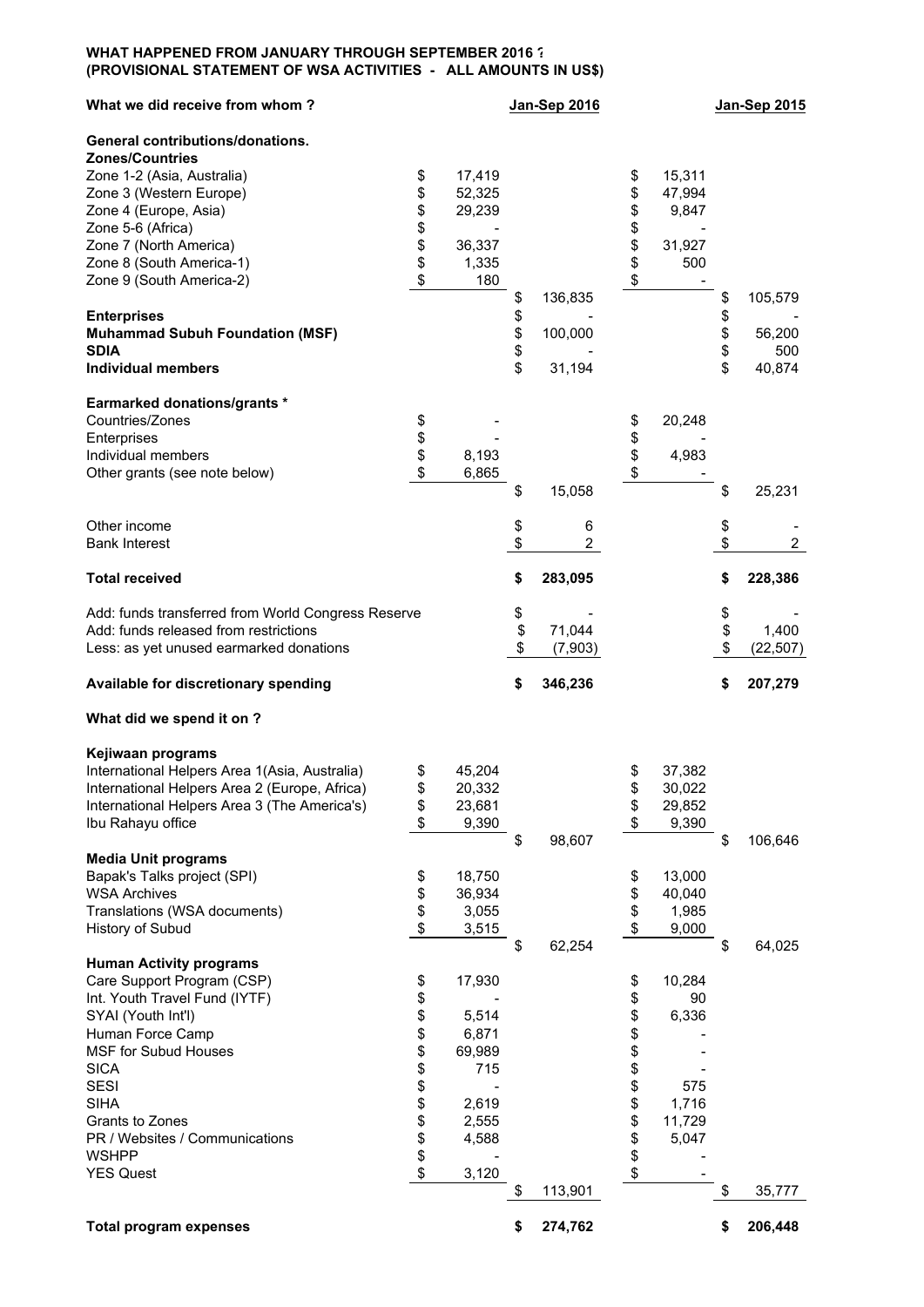| <b>Supporting services</b><br>WSC meeting/Gatherings |                |        | \$<br>6,081     |          |        | \$<br>51,930  |
|------------------------------------------------------|----------------|--------|-----------------|----------|--------|---------------|
| <b>WSA Chair/Deputy Chair Expenses</b>               | \$             | 7,529  |                 | \$       | 7,742  |               |
| Zone 1-2 (Asia, Australia)                           | \$             | 1,687  |                 | \$       | 2,589  |               |
| Zone 3 (Western Europe)                              | \$             |        |                 | \$       | 1,403  |               |
| Zone 4 (Europe-Asia)                                 |                | 304    |                 | \$       | 1,169  |               |
| Zone 5-6 (Africa)                                    | \$\$\$\$\$\$   | 4,565  |                 | \$       | 11,597 |               |
| Zone 7 (North America)                               |                |        |                 | \$       | 5,337  |               |
| Zone 8 (South America-1)                             |                | 1,335  |                 | \$       | 585    |               |
| Zone 9 (South America-2)                             |                |        |                 | \$<br>\$ |        |               |
| WSC BoD conference calls                             |                |        |                 |          |        |               |
|                                                      |                |        | \$<br>15,420    |          |        | \$<br>30,422  |
| <b>WSA Executive:</b>                                |                |        |                 |          |        |               |
| Fees                                                 | \$             | 51,410 |                 | \$       | 47,860 |               |
| Travel, accomodation                                 |                | 8,028  |                 | \$       | 18,967 |               |
| Office and admin expenses                            |                | 1,974  |                 | \$       | 1,030  |               |
| Bank charges                                         | <b>8888888</b> | 1,591  |                 | \$       | 1,867  |               |
| Legal fees                                           |                |        |                 | \$       | 245    |               |
| Audit                                                |                | 3,375  |                 | \$       |        |               |
| <b>Currency differences</b>                          |                |        |                 |          |        |               |
| Sundry                                               |                |        |                 | \$       | 2,412  |               |
|                                                      |                |        | \$<br>66,378    |          |        | \$<br>72,381  |
| Pensions                                             |                |        | \$<br>10,746    |          |        | \$<br>10,433  |
| <b>Total supporting services</b>                     |                |        | \$<br>98,625    |          |        | \$<br>165,166 |
| <b>World Congress preparation</b>                    |                |        | \$<br>1,552     |          |        | \$            |
| <b>Total expenses</b>                                |                |        | \$<br>374,939   |          |        | \$<br>371,614 |
| Surplus / (Shortfall)                                |                |        | \$<br>(28, 703) |          |        | (164, 335)    |
| <b>Transfer from available unrestricted funds</b>    |                |        | \$<br>28,703    |          |        | \$<br>164,335 |

| Key:         |                                          |
|--------------|------------------------------------------|
| <b>SYAI</b>  | <b>Subud Youth Activities</b>            |
| <b>SDIA</b>  | Susila Dharma International Association  |
| <b>SICA</b>  | Subud International Cultural Association |
| <b>SESI</b>  | Subud Enterprise Services International  |
| <b>SIHA</b>  | Subud International Health Association   |
| SPI          | Subud Publications International         |
| <b>WSHPP</b> | Wisma Subud Heritage Protection Project  |
| <b>IYTF</b>  | International Youth Travel Fund          |
|              |                                          |

## **SO WHERE DID THAT LEAVE US AT SEPTEMBER 30, 2016 IN COMPARISON TO THE END OF THE PREVIOUS YEAR ? (BALANCE SHEET) 30-Sep-2016 31-Dec-2015**

|                                               |               | $00 - 000 - 2010$ |              | <u>JI-DUU-LU IJ</u> |
|-----------------------------------------------|---------------|-------------------|--------------|---------------------|
| What is/was available?                        |               |                   |              |                     |
| Cash in the bank                              |               | \$<br>361,998     |              | \$<br>348,817       |
| Less Cash held for Zone 7                     |               | \$<br>(3, 149)    |              | \$<br>(8,406)       |
| Less donations paid in advance for next year  |               | \$                |              | \$<br>(3,506)       |
| Payments made in advance for the next quarter |               | \$                |              | \$<br>16,007        |
| Promised, coming in shortly                   |               | \$<br>1,270       |              | \$<br>101,730       |
|                                               |               | \$<br>360,119     |              | \$<br>454.642       |
| What debts do/did we still have to pay ?      |               |                   |              |                     |
| Expense claims, legal and audit fees          |               | 24,151            |              | 26,830              |
|                                               |               | \$<br>24.151      |              | \$<br>26,830        |
| Net amount at our disposal                    |               | 335,968           |              | 427,812             |
|                                               |               |                   |              |                     |
| What can/could we use that for ?              |               |                   |              |                     |
| Earmarked funds at start of year              | \$<br>115,265 |                   | \$<br>25,135 |                     |